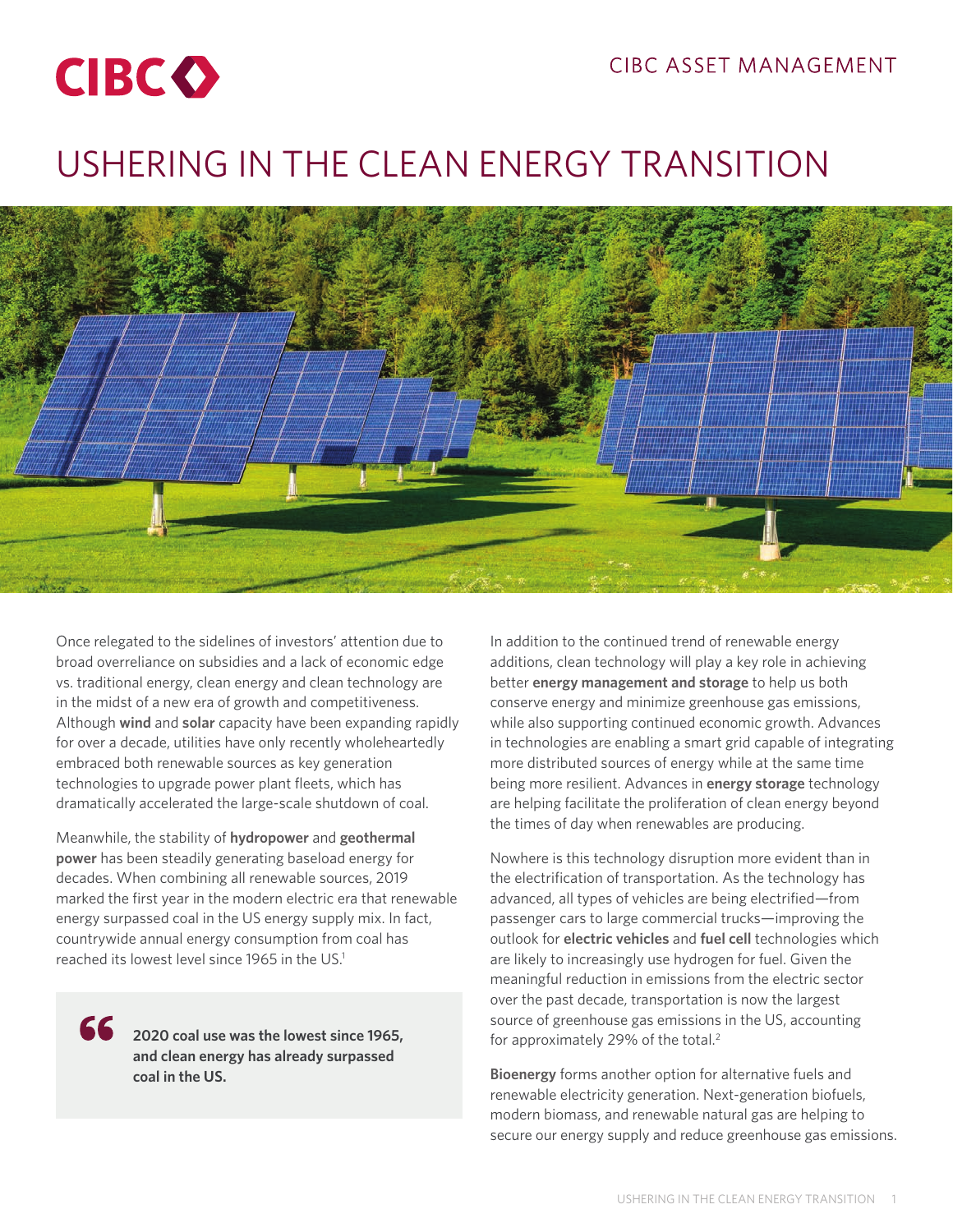### Carbon reduction has accelerated from clean energy additions

**US CO<sub>2</sub>** emissions by source



Source: US Energy Information Administration (July 2020).

Numerous policy support initiatives are being proposed around the world, further reinforced by stimulus spending broadly, as momentum builds to address climate change. Governments are accelerating efforts to transition to a clean energy future through further incentives, more stringent mandates and potentially a more prevalent price on carbon. In addition, as technology continues to drive down costs, more companies are speeding up their own transition plans with meaningful commitments to lowering net carbon emissions.

Hundreds of US utilities and other large corporations have committed to net-zero emissions in the coming decades.<sup>3</sup> All of this culminates in an attractive investment environment for the companies delivering on the promise of clean energy today.

66

**We continue to believe [this] is the best renewables development environment we have ever seen.**

Jim Robo, CEO, NextEra Energy, January 26, 2021

### Electric Vehicles

Electric vehicles (EVs) are increasingly accepted as viable alternatives to internal combustion engines as battery technologies improve, charging infrastructure is built out, and car companies offer an expanded range of models. Bloomberg New Energy Finance (BNEF) estimates that EV's will reach price parity as early as 2022 in some geographies, with most achieving price parity by the end of the decade.<sup>4</sup> In fact, electric vehicles encompass much more than just passenger vehicles, with substantial potential for other uses, including buses, scooters, and commercial vehicles like delivery vans, garbage trucks and long-haul tractor trailers.

California and other states are already putting mandates in place, such as the Advanced Clean Trucks (ACT) rule, that broadly seek to achieve sales of only zero-emission commercial vehicles by 2045.<sup>5</sup> These types of policies are often accompanied by hundreds of millions of dollars in spending for EV charging infrastructure, which should help minimize consumer anxiety around range and further the adoption of electric vehicles.

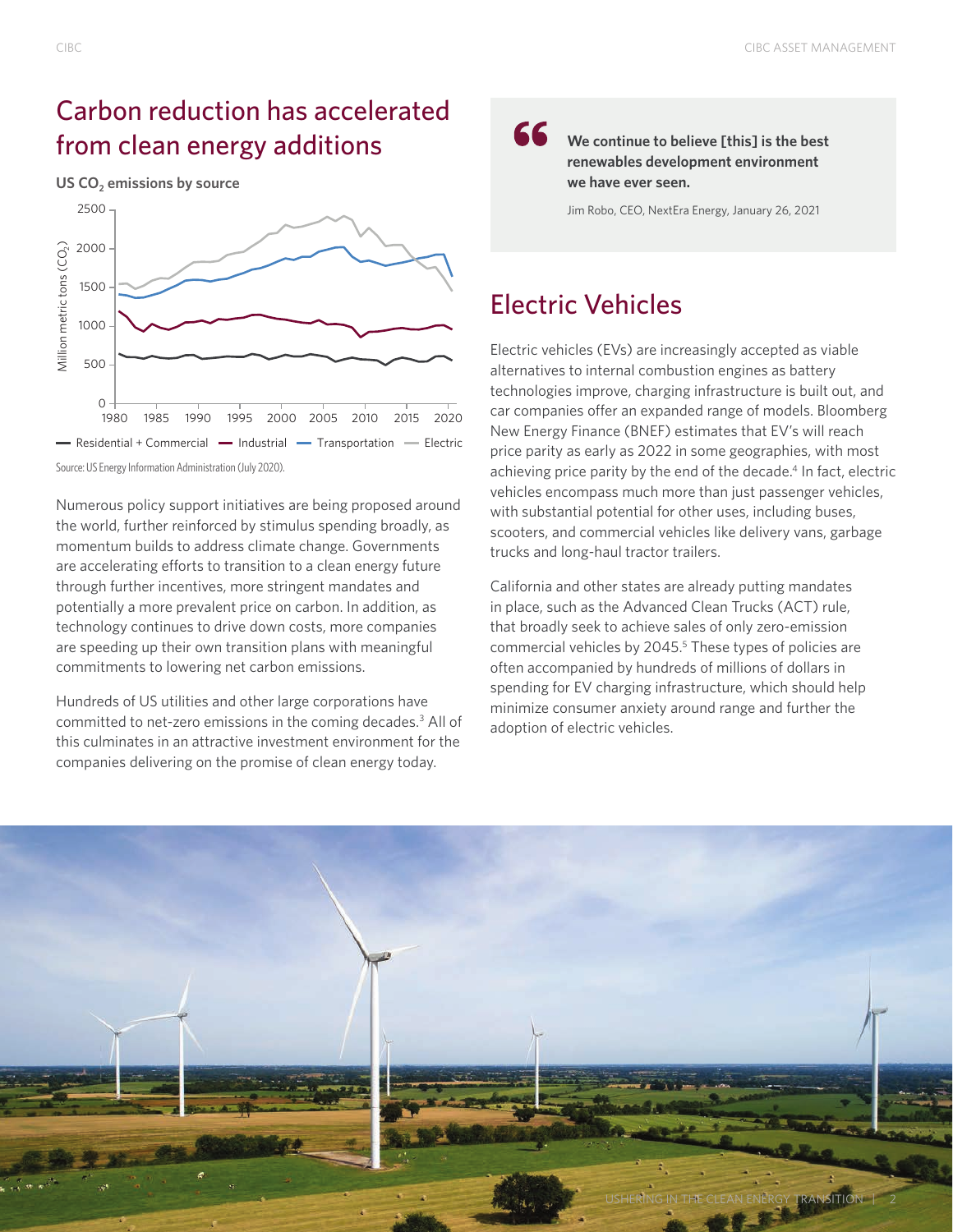66

### **By 2035, analysts project over 50% of passenger vehicles sold globally will be battery electric vehicles (BEVs).**

BloombergNEF: Long-Term Electric Vehicle

#### **Mid 2030's: BEV sales pass 10mn in North America**



Source: Bloomberg NEF: Long-Term Electric Vehicle Outlook 2020.

**BEV's >50% globally by 2035**

### 100% 80% Market share Market share 60% 40% 20% 0% 2015 2020 2025 2030 2035 2040 ■ Internal combustion ■ Hybrid ■ Fuel cell ■ Plug-in hybrid ■ Battery electric

Source: BloombergNEF: Long-Term Electric Vehicle Outlook 2020.

# Fuel Cell / Hydrogen

Fuel cells use an electrochemical process to convert fuel and oxygen from the air into electricity, water and heat. Depending on the fuel source, fuel cells could play a key role in decarbonizing the world economy over the coming decades. Many of the cleanest fuel cell technologies will utilize hydrogen produced from renewable energy in the future. There are a number of fuel cell technologies being pursued, but most rely on some combination of materials to split molecules into protons and electrons to generate electricity. While fuel cells are being deployed at scale today in niche applications, such as material handling and backup power generation, they have not yet reached a low enough price point to compete in larger market segments such as passenger EVs but are expected to compete effectively in heavy-duty transport over the long-term as hydrogen costs decline.<sup>6</sup>

Fuel cells often use hydrogen as an input to produce electricity but can also use alternatives like renewable natural gas as it becomes more widely available. Pairing fuel cells with hydrogen produced with renewable energy, known as green hydrogen, holds real promise to significantly reduce carbon emissions from some of the more energy-intense segments of the economy. The most obvious application is to decarbonize the heavy transportation industry, particularly heavy-duty trucking and shipping, which requires travel over long distances between refueling. There are several other applications not well suited to battery electric solutions that are expected to help drive broad-based hydrogen and fuel cell adoption as well, including industrial energy, building heat and stationary power generation.

One of the main challenges to scaling hydrogen use in fuel cells while keeping emissions low is transitioning from fossil fuel- based production (grey hydrogen) to fossil fuel-based production with carbon capture and storage (blue hydrogen), and finally to full renewable-energy electrolysis (green hydrogen). But the rapid expansion of wind and solar, driven by significant cost declines, will help achieve this as well. In fact, the cost of electrolysis (which is used to produce hydrogen from renewable electricity) fell 60% from 2010 to 2020 and is expected to fall another 60% by 2030.7

### **The hydrogen economy could reach over \$2 trillion by 2050.**

66

Alliance Bernstein - Hydrogen Highway 2021: Hydrogen One, Carbon Zero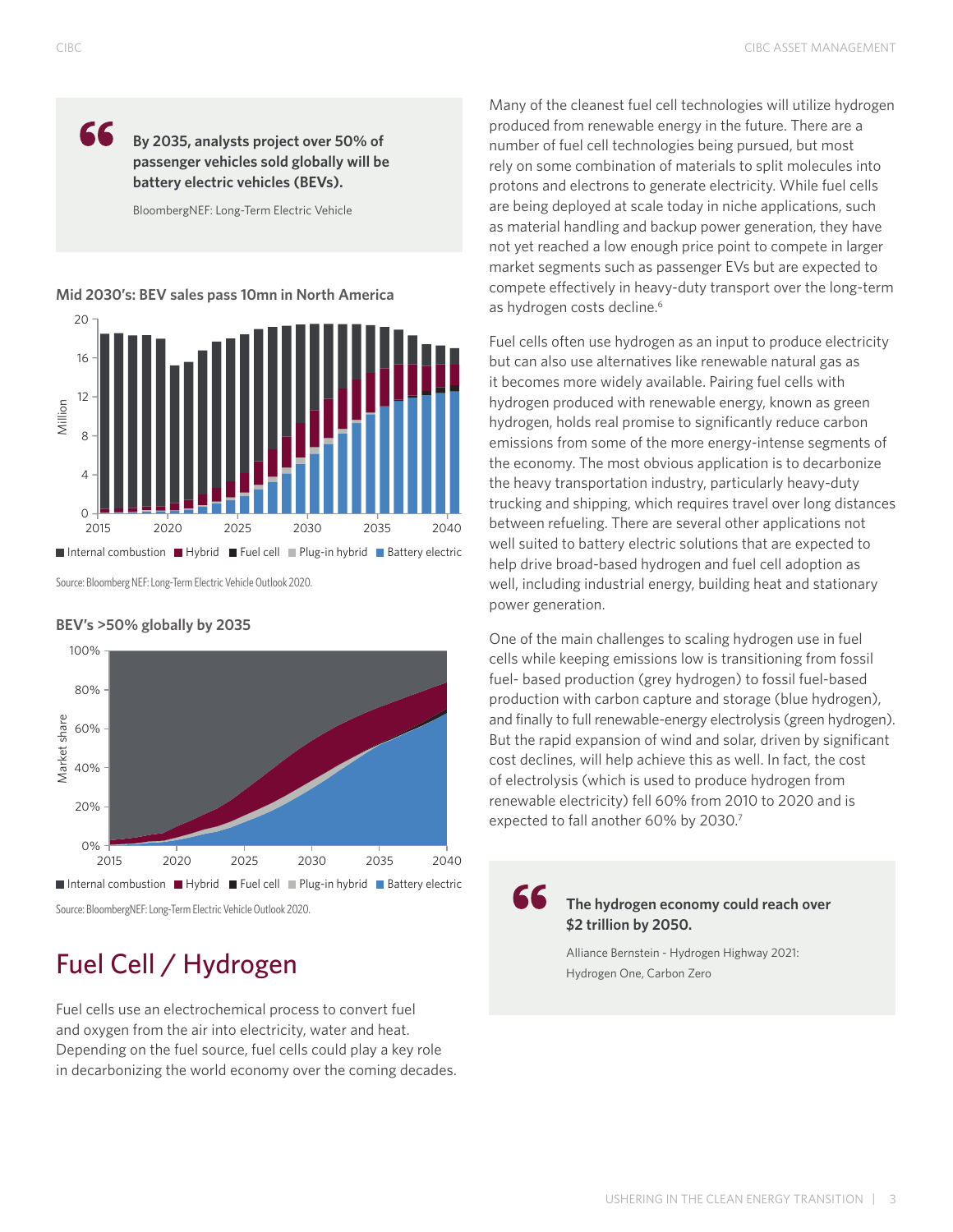

#### **The hydrogen economy could be massive**

Source: Alliance Bernstein - Hydrogen Highway 2021: Hydrogen One, Carbon Zero.





Europe, Middle-East and Africa  $\blacksquare$  Asia Pacific

Source: Alliance Bernstein - Hydrogen Highway 2021: Hydrogen One, Carbon Zero.

## **Wind**

Wind energy has been one of the fastest-growing technologies in the electric generation mix of the US, growing from only 6 billion kilowatt hours in 2000 to 338 billion kilowatt hours in 2020, making up over 8.4% of US utility scale electricity generation and surpassed hydro as the most used renewable source in the country in 2019.<sup>8</sup>, <sup>9</sup> Total wind capacity was over 125 GW in the US at the end of 2020, and the wind industry supported over 120,000 jobs in the country (25,000 in Texas alone).<sup>10</sup>

Although the wind industry has been supported by tax credits historically, government support is much less relevant today. Utilities are increasingly supportive of wind energy, as evidenced by the substantial increase in market share of electricity generation in the US. The largest wind developer in the country, NextEra Energy, projects that wind and solar will be cost-competitive with existing coal and nuclear power generation by the mid 2020s with no subsidies.<sup>11</sup>

The economics of wind power are largely based on turbine size and height, and wind turbines have consistently grown in size and scale for decades. The secret of wind economics lies in the fact that larger blades generate exponentially more power as they capture significantly more wind. In the mid-1990s, average wind turbines had less than 1 megawatt capacity, were approximately 160 feet in diameter, and were approximately 260 feet tall from bottom to tip.<sup>12</sup> Modern wind turbines are substantially larger, and the largest turbine in the world currently slated for production is already at a 15-megawatt capacity, with 380 feet blades and standing 855 feet tall for offshore wind power.13 Further, a single turbine can produce enough power for around 20,000 homes. Large wind installations can reach into the hundreds of turbines. While the average turbine installed today is not this large, future turbine trajectories continue to increase in size, power and generation, while cost is lower.

> **Wind power generates over 8% of US electricity already and is the number-one source of renewable energy in the US**

US Energy Information Administration (EIA)

66



#### **Wind energy has rapidly accelerated in the last decade**

Source: US Energy Information Administration (EIA), as of March 2021.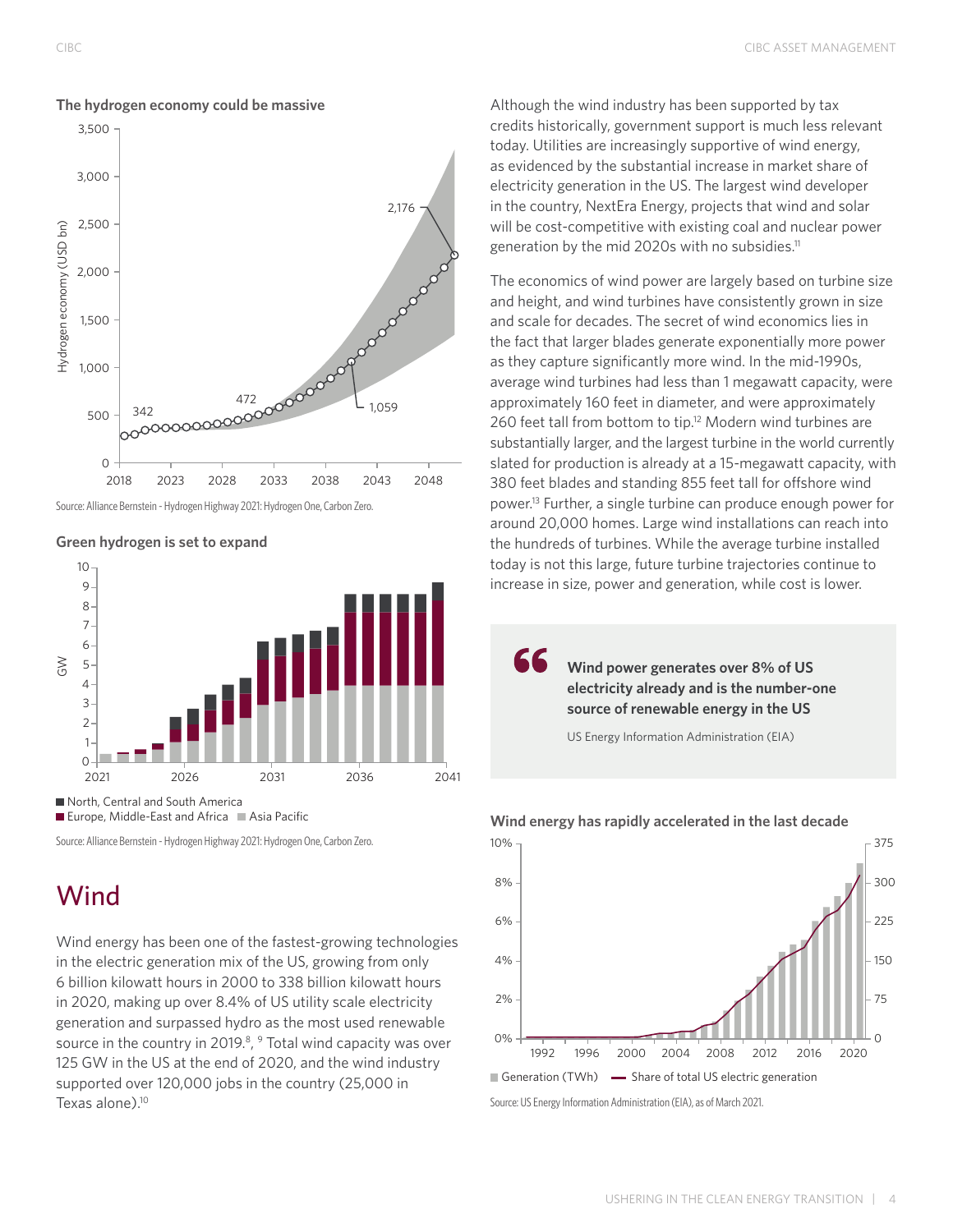### Solar

Solar energy has expanded rapidly in the US and globally over the last decade, accounting for over 73 GW of existing utility and small-scale power production capacity by year-end 2020 in the US, compared to only 1 GW in 2011. However, this compares to approximately 1,120 GW for the total US power-generating capacity, so solar is still a relatively small portion of the total and is a similarly low percentage of the total in most advanced economies.13

While the majority (95%+) of the electricity is produced by photovoltaic (PV) power cells, solar thermal generation can help provide power when the sun is not shining, though advances in battery technology are making a combination of PV power cells and batteries increasingly viable. Additionally, small-scale rooftop solar is increasingly important, since many houses can support solar panels. It is this sizing and scalability that makes solar unique among renewable technologies, as it can apply to anything from a calculator battery to a massive utility-scale solar installation. Like much of the renewable energy industry, solar's success is due in large part to massive cost reductions: US average PV system costs have dropped more than 70% over the last decade.<sup>14</sup>

While solar PV has been used for decades, electric utilities only started to embrace solar as a cost-competitive source of generation between 2015 and 2020, which substantially accelerated industry growth. According to the Edison Electric Institute, more than half of all new electricity generation capacity added over the past eight years in the US has been wind and solar.<sup>15</sup> As of 2020, carbon dioxide emissions from the electric power sector are approximately 40% lower than 2005 levels, and the industry is targeting significant further reductions by 2050, with some companies targeting a net-zero carbon emissions in that same time period.<sup>16</sup> The electric industry's most obvious method to achieve this is through replacing fossil fuel-based generation, particularly coal, with renewable generation sources like wind and solar, which also need to be paired with battery storage for supply when renewable resources are low. While the US provides an illustrative example of the power of renewables, global solar installations are well above 700 GW and are projected to increase nearly 600% over the next decade, with further growth beyond, as shown in the chart.

### 66

**Average cost of solar has declined 70% since 2010, and global annual installations could double in the next decade.**

BloombergNEF, New Energy Outlook 2021

#### **Total solar capacity likely has multiple decades of expansion ahead**



Source: BloombergNEF, New Energy Outlook 2021, data as of July 2021.

### Energy Management and Storage

Increased integration of clean technologies and clean energy requires more than just wind and solar; it requires effective energy management, delivery, and storage. The International Energy Agency (IEA) measures energy intensity of economies around the world, and data over the last several decades has shown a clear decoupling of economic growth from energy usage, which is partially the result of effective energy management. Said differently, gross domestic product is increasing faster than energy consumption over time. For example, the energy intensity of economies decreased globally by 36% between 1990 and 2018, with greater declines in countries outside of the Organization for Economic Co-operation and Development.<sup>17</sup> When companies, governments, and individuals gain greater agency regarding their energy use, the entire energy system becomes more efficient and encourages greater clean energy development, creating a virtuous cycle.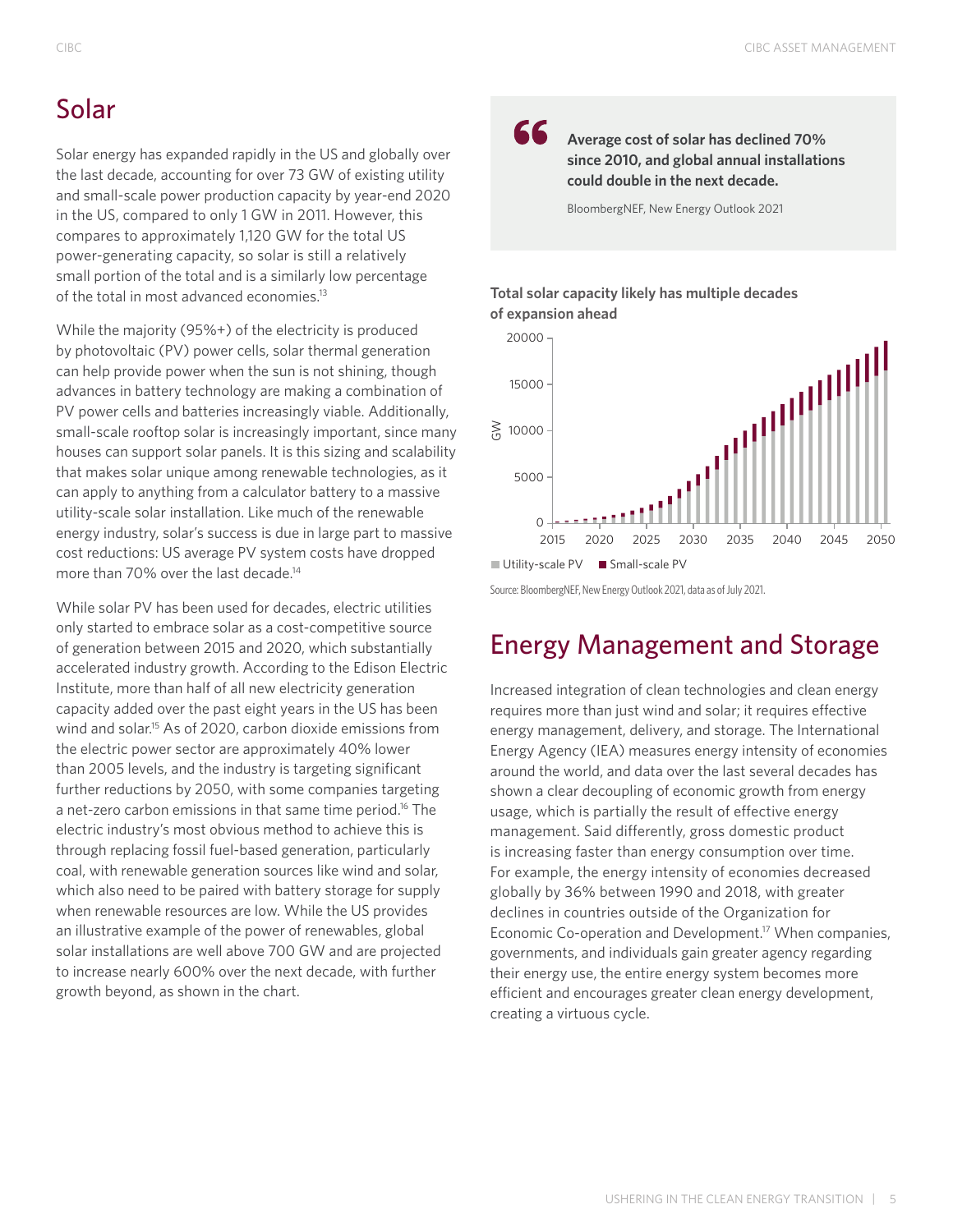The electrical grid has been deployed in some form since the early 1900s, but the modern electrical grid is increasingly dependent on advanced technology, multi-way communication and grid resiliency—all of which fall under the umbrella of energy management or smart grid. The traditional US electrical grid is a true engineering marvel, made up of hundreds of thousands of miles of transmission lines, thousands of power plants, over five million miles of distribution lines, and innumerable substations, transformers and meters.<sup>18</sup> However, the grid of the 21st century is increasingly focused on effectively managing clean energy delivery. For example, smart meters enable two-way communication, electricity synchronization, complex minute-by-minute shifts to account for smart electronics and can also help integrate distributed and intermittent energy generation (like rooftop solar). US consumers and businesses are more reliant on the electrical grid than ever before, so much of the smart grid will increasingly blur the lines between network security, efficiency, grid resiliency to reduce outages, and better integration with smart electronics. Ultimately, the smart grid will enable the electrification transformation by helping bring all of these various technologies together more effectively.

In addition to powering the shift to EVs, batteries are also enabling further penetration of renewables. Due to the intermittent nature of wind and solar, continued adoption of renewables will require storage to provide backup power and maintain grid stability. Stationary storage becomes the critical link to provide that resiliency. Battery storage has emerged as a solution, given its rapidly declining cost and improved safety and performance. Pairing batteries with renewables extends the time that renewable power can meet demand as well as smooths out the inherent fluctuations that come from the wind and sun.

Utilities have already begun to install large-scale batteries on the grid with projections for a massive increase in deployments to come. At the end of 2019, there were 11 gigawatts (GW) of energy storage systems installed worldwide, which is expected to increase to nearly 1700 GW by 2050, according to BNEF. This is expected to attract \$964 billion in investment over the next three decades, according to the same analysis.19

#### 66 **Global investment in storage could require almost \$1 trillion of investment through 2050.**

BloombergNEF, 2020 Long-Term Energy Storage Outlook

#### **Annual investment in power storage could pass \$20 billion by 2028**



Source: BloombergNEF, 2020 Long-Term Energy Storage Outlook, data as of December 2020.

### Bioenergy

Bioenergy is an overarching term meant to signify renewable fuels derived from plants or waste feedstocks, used either to produce electricity like a traditional power plant or to replace petroleum products for use as liquid fuels. First-generation biofuels, principally ethanol and biodiesel, account for the majority of liquid biofuels produced in the US today at approximately one million barrels per day.20

In the US, biofuels have received substantial government support and have been criticized for competing with food consumption, rendering them less popular recently from an economic and food security standpoint. However, nextgeneration biofuels, like renewable diesel, cellulosic ethanol and algae-derived fuels, hold more promise in the future.

Modern biomass energy production based on sustainable forestry practices is growing rapidly to displace coal and significantly reduce net carbon emissions. In addition, capturing methane (natural gas) from renewable sources such as landfills, water treatment plants, agricultural and forest residue is particularly effective at reducing greenhouse gas emissions as it prevents natural release. As a result, the development of renewable natural gas (RNG) offers another clean pathway to economically source energy from biomass today and doesn't require any changes to the country's gas distribution systems. A 2019 study by the American Gas Foundation (AGF) estimates there are between 1.5 to 3.7 trillion British thermal units of recoverable renewable gas resource in the US, enough to displace approximately 5% to 13% of current US natural gas consumption.<sup>21</sup>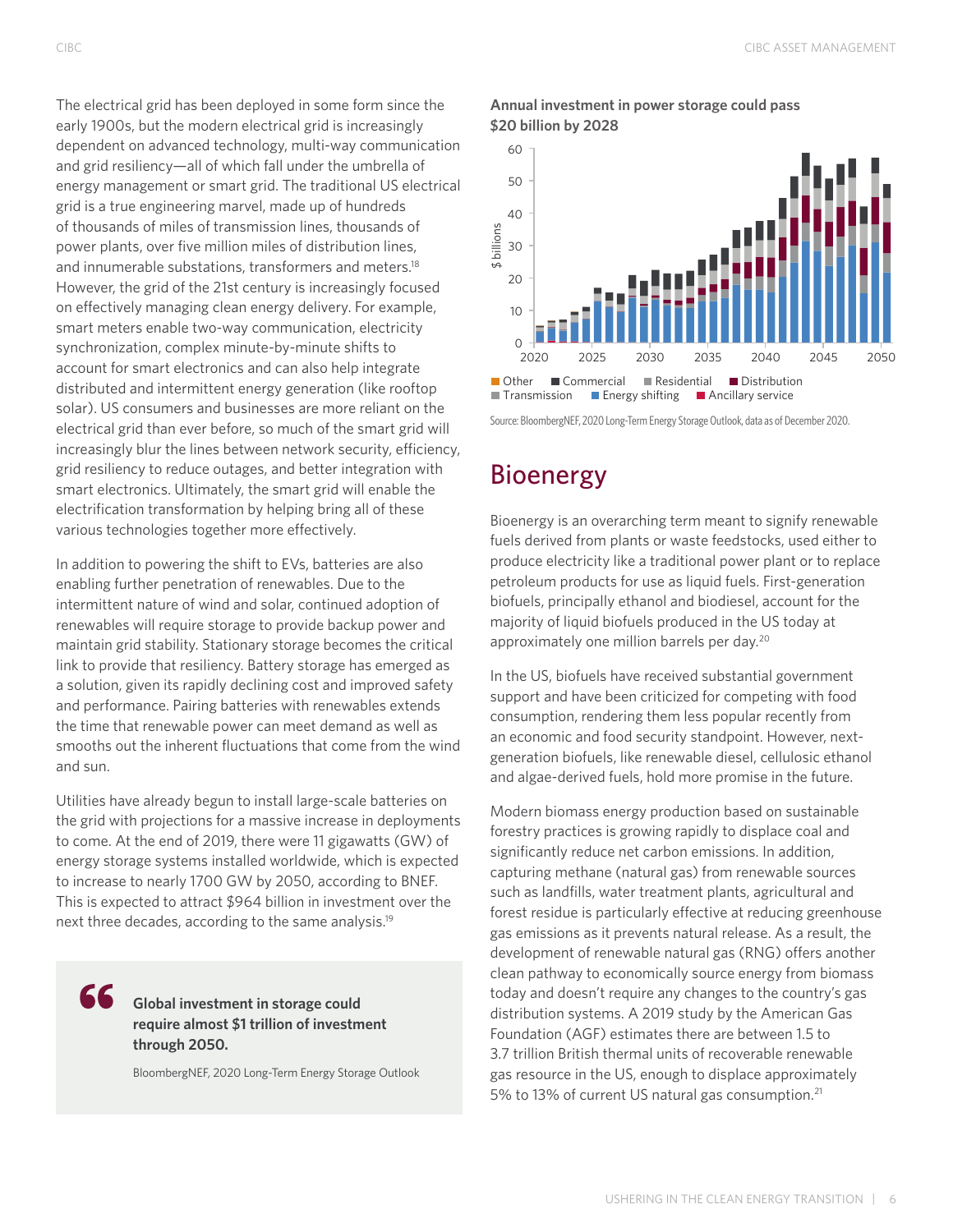### 66 **Renewable natural gas has potential to displace 5% to 13% of US gas consumption.**

RNG Coalition

#### **RNG projects continue build out**



### Hydro/geothermal

Hydroelectric and geothermal plants use natural resources to produce electricity from sources that are able to provide baseload power, either year-round (geothermal) or seasonally (hydro). Unlike wind and solar, both hydro and geothermal are more limited in their ability to grow given their dependence on available resources, but they are expected to remain an important component of the renewable energy mix, given their more consistent generation profile.

The world's first hydroelectric power plant was commissioned in 1882, and there are still several hydroelectric dams operating today that were built before 1930.17 This makes hydroelectricgenerating stations the oldest power plants in the US. The vast potential of running water also allows for massive installations that can dwarf fossil fuel plants with the right resources. The Robert-Bourassa hydroelectric-generating station in northern Quebec, Canada has a capacity of 7.7 GW—almost twice as large as the largest US nuclear plant capacity

(Palo Verde: 3.93 GW). But even this is much smaller than the Three Gorges Dam in China, which has a generating capacity of 22.5 GW and is the largest power plant in the world. Hydropower is one of the steadiest and simplest solutions to generating renewable energy at a relatively low cost, given scale benefits.

Similar to hydropower, geothermal power plants have been operating for many decades, although the technology is less mature and is only cost competitive with conventional power in regions where magma heat is close to the surface of the earth. The largest geothermal complex in the world is located at The Geysers in California and is a series of power plants which are roughly comparable to a medium-sized fossil fuel plant.<sup>22</sup> Utility-scale geothermal usually operates on steam production and is also capable of providing baseload power since the earth's molten core is a constant source of energy.

66 **Renewable natural gas has potential to displace 5% to 13% of US gas consumption.**

RNG Coalition

### **US hydro and geothermal generation have been remarkably steady**



Source: EIA, as of July 2021.